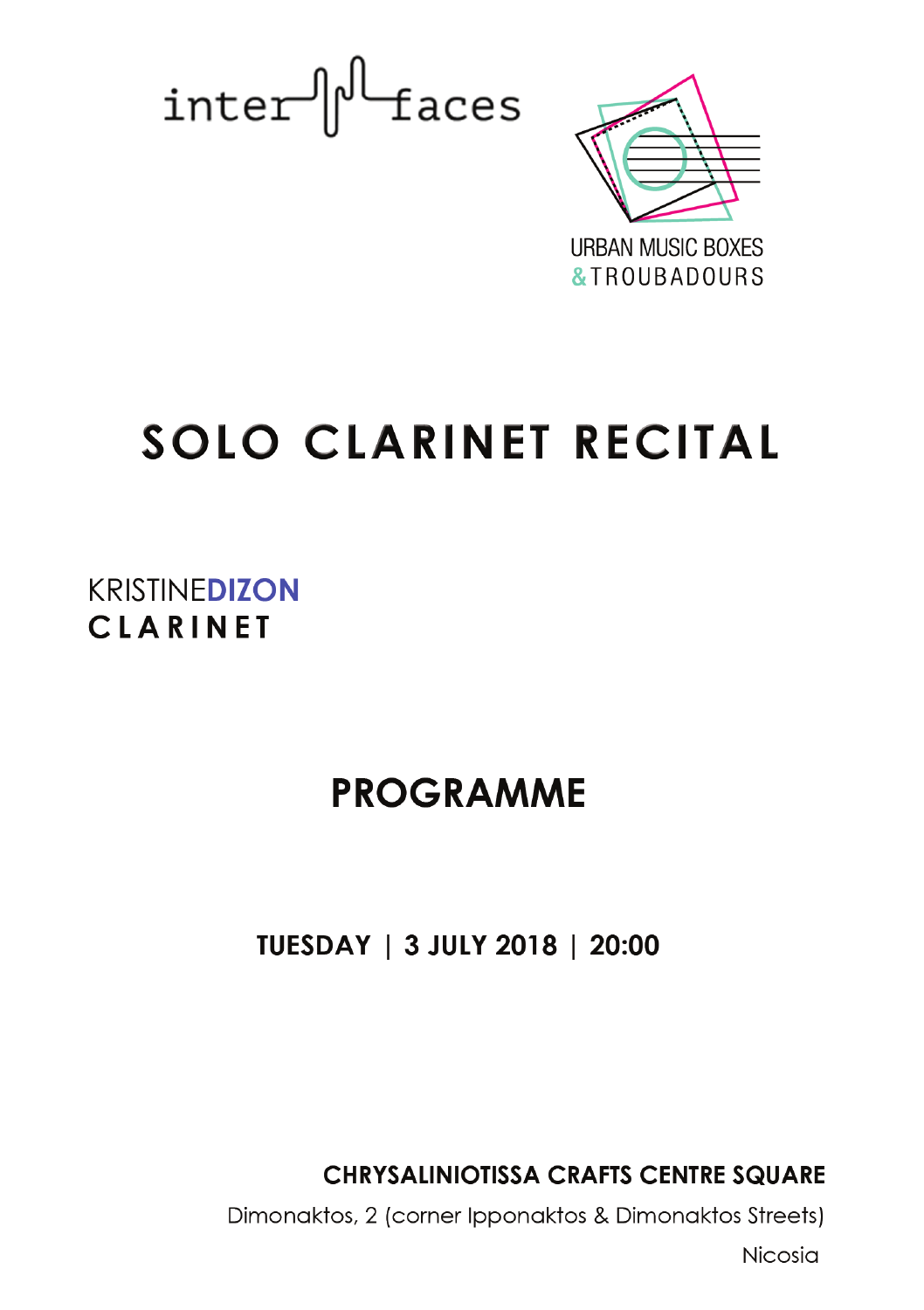## **PROGRAMME**

### PAUI HARVFY

### three etudes on themes of gershwin

Summertime

**FRIC MANDAT** 

### tricolor capers

Portent

NICOI A BACRI

### ophelia's solo

**LUCIANO BERIO** lied

# **OLIVIER MESSIAEN**

# abyss of the birds

**ANTE GRGIN** 

### capriccio

**KRISTINEDIZON** 

clarinet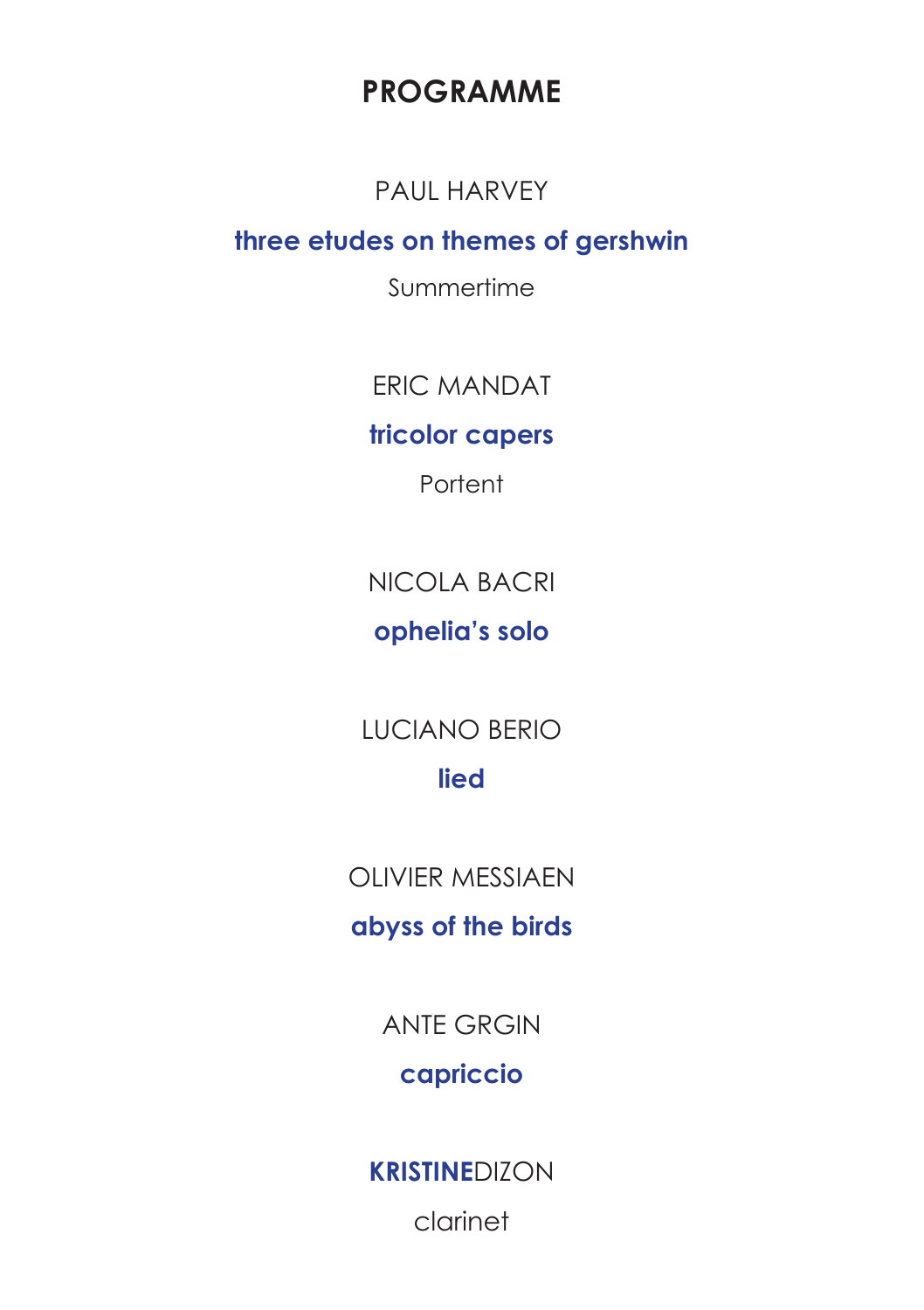### **KRISTINE DIZON**

Kristine Dizon is the Assistant Artistic Director at the Gran Canaria International Clarinet Festival and the Cyprus Clarinet Festival. She is also currently the Artistic Coordinator of the American Single Reed Summit. Kristine is a PhD candidate at the Faculty of Human Sciences at the Universidade Católica Portuguesa in Lisbon as a recipient of the Fundação para Ciência de Tecnologia. Her primary research focuses on "Remaking: The re-shaping of sound in Portuguese Musical Comedies."

An international artist and teacher, Kristine has performed in Europe, Asia, and South America. Kristine will have several performances at ClarinetFest 2018 in Oostende, Belgium with the Cyprus Clarinet Choir, Canarian Clarinet Camerata, Ensemble Amistad, and Polish clarinetist, Barbara Borowicz. She has also performed at ClarinetFest 2017 in Orlando, Florida. In 2018, Kristine will be teaching at the Thailand International Clarinet Academy and at the Music Academy in Krakow, Poland. Upcoming concerts will be held in Spain, Croatia, Poland, Cyprus, France, and Belgium.

In 2017, Ms. Dizon was the international guest teacher for the VI Taller para Jóvenes Clarinetistas organized by Clariperu and the Escuela de Música Pontificia Universidad Católica del Perú. Kristine has performed as the VII Congreso Nacional de Clarinete in Madrid, Spain and at ClarinetFest 2017 in Orlando, Florida. Kristine served as part of the international jury for the V Concurso de Bandas Escolares 2016 and held a residency with PeruBandas where she taught clarinet masterclasses in Cusco and Lima, Peru.

In 2017, Kristine's research, "Croatian Clarinet Concertos: The Cultivation of Traditions after 1952" was accepted for the International Clarinet Association Research Competition in Orlando, Florida and published in the March 2018 issue of the Clarinet and Saxophone. In 2014, she was also a semi-finalist for the ICA Research Competition in Baton Rouge, Louisiana for her research on "The Chronological Clarinet: Musical Identities of Widor, Milhaud, Smith, and Mandat". An active chamber musician, Kristine performed with Adagio Trio, comprised of soprano, clarinet, and piano. In this capacity, they performed in a variety of venues, emphasizing on educational outreach. In addition, she has performed for the Vandoren Ensemble Festival, hosted by the University of Illinois-Champaign Urbana. Ms. Dizon toured with the Grand Symphonic Winds in China, performing at the National Centre of the Performing Arts in Beijing and the Shanghai World Expo. An advocate for music education and developing the talent of young performers, she has taught a variety of students from beginners to adults. She has performed in masterclasses with Josep Fuster Martinez, Alain Damiens, Henri Bok, Nuno Pinto, Dr. Jane Carl, Richard Stoltzman, Charles Neidich, Howard Klug and Ricardo Morales.

An active conductor, Kristine was previously the Assistant Conductor for the Minnesota Project Opera assisting in the premiere of Reinaldo Moya's Memory Boy and Assistant Conductor for the Minnesota Youth Symphonies for the 2015